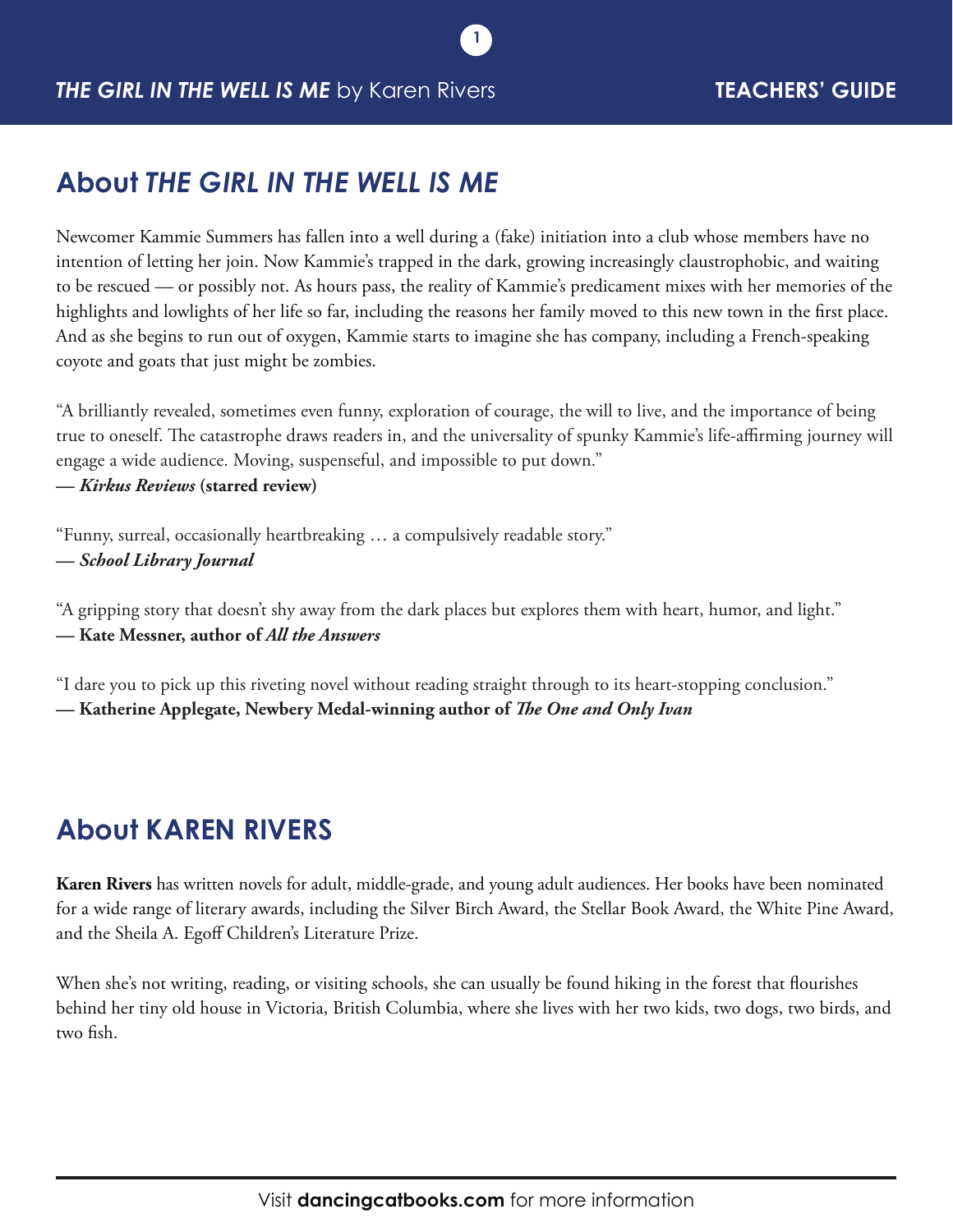#### *THE GIRL IN THE WELL IS ME* by Karen Rivers **TEACHERS' GUIDE**

# **Curriculum**

Grade 5, 6, 7, 8 Language (Reading, Writing) Grade 5, 6, 7, 8 Health and Physical Education (Healthy Living)

# **Student Objectives**

After reading *The Girl in the Well Is Me,* students should be able to:

#### **Grade 5-6:**

- More thoroughly discuss texts through reasoning and interpretation
- Analyze literary devices and styles in the text in order to see how these help to construct meaning.

**2**

- Define patterns and features of the text that help to convey its message.
- Demonstrate their understanding of the text through class discussion and written response.
- Organize ideas and themes in their own writing in an effective manner.

#### **Grade 7-8:**

- Identify stylistic devices that add meaning to, enhance, and elaborate upon the text.
- Examine organizational patterns and how these assist in the communication of meaning
- • Organize and effectively present ideas both orally and in writing, with an eye towards refining their voice, form, fluency, and vocabulary.

# **Getting Started**

- 1. Consider introducing the students to the "Baby Jessica" story as an example of a "real world" incident.
- 2. Survey the class; have any of the students been moved? How did that make them feel?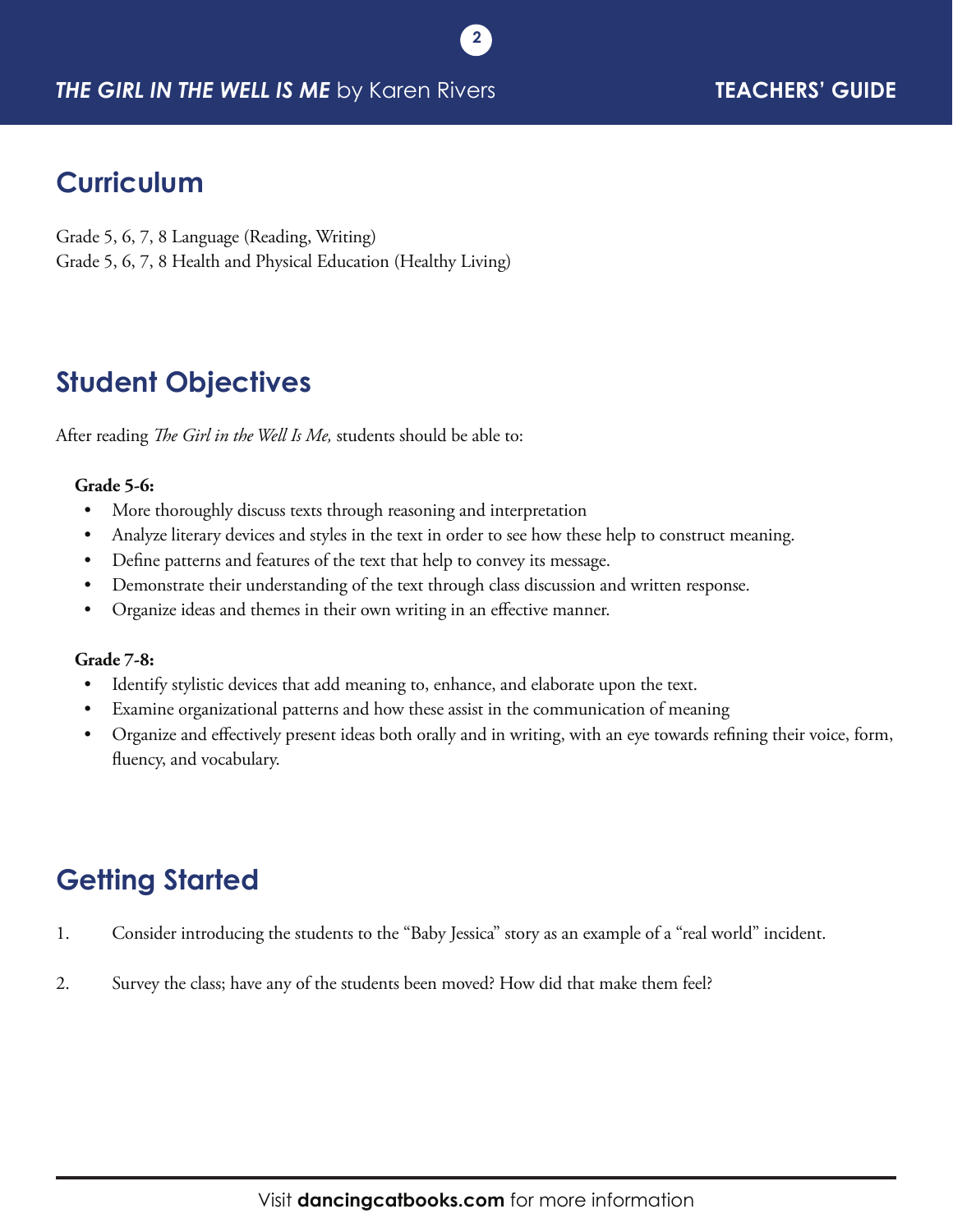#### *THE GIRL IN THE WELL IS ME* by Karen Rivers **TEACHERS' GUIDE**

#### **Discussion Questions**

1. If Kammie is as smart as she believes she is, why would she agree to the girls' initiation in the first place? (Chapter 1)

**3**

- 2. What drew Kammie to these girls? If she is their opposite, why should she want to join them or care what they think of her? (Chapter 2)
- 3. Why would Kammie start to reminisce about the past? What does she seem to think about her situation so far? (Chapter 3)
- 4. Why does Kammie only seem to miss material things? Why, at this moment, would she not miss people? (Chapter 4)
- 5. Kammie says she'll "miss" Robby. What is she assuming will happen to her? Is she right to assume this? (Chapter  $4)$
- 6. Is Kammie too focused on her "things?" Why would she focus so heavily on a single item? (Chapter 5)
- 7. Why else might Kandy have taken so long to return? (Chapter 6)
- 8. Are Kammie's feelings reasonable, or is she overreacting? (Chapter 7)
- 9. How else might Kammie have reacted? What other course of action could she have taken? (Chapter 8)
- 10. Despite everything she has said, do you think Kammie can still love her father? (Chapter 9)
- 11. Who "put" Kammie here? Was it herself? Her father? Kandy? (Chapter 9)
- 12. Kammie admits to lying; when else has she lied to herself or others? (Chapter 10)
- 13. How do you think things will change for Kammie? (Chapter 11)
- 14. How has Kammie herself changed? How will she react to things now? (Chapter 11)
- 15. Was Kammie's experience in the well a positive one? (Chapter 11)